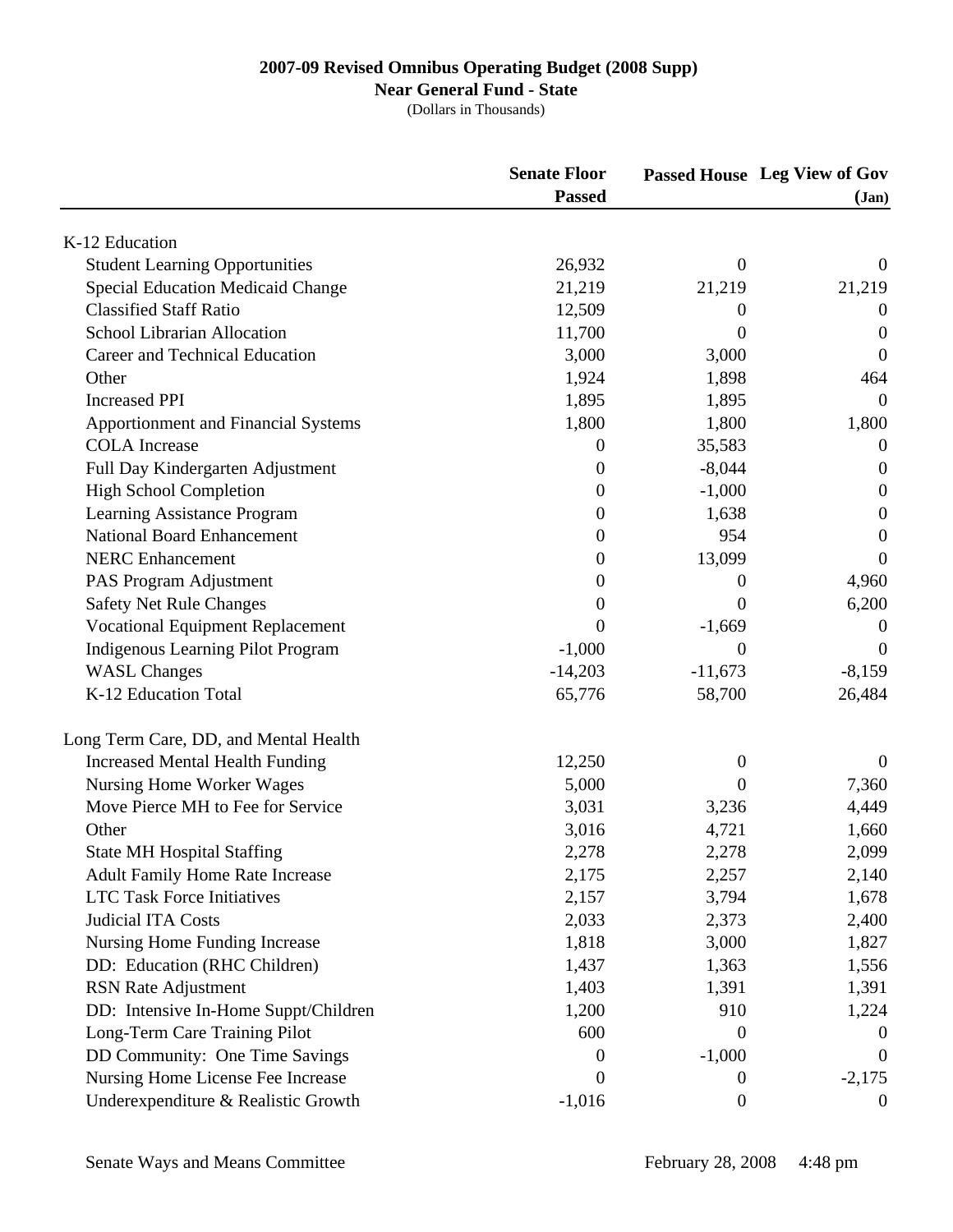## **Near General Fund - State**

|                                             | <b>Senate Floor</b><br><b>Passed</b> |                | Passed House Leg View of Gov |
|---------------------------------------------|--------------------------------------|----------------|------------------------------|
|                                             |                                      | $({\bf Jan})$  |                              |
| Utter Request Legislation *                 | $-5,574$                             | $-5,574$       | $-5,574$                     |
| Long Term Care, DD, and Mental Health Total | 31,808                               | 18,749         | 20,035                       |
| <b>Other Human Services</b>                 |                                      |                |                              |
| Family Medical Leave Implementation         | 6,218                                | $\overline{0}$ | 6,218                        |
| <b>Extend DASA Pilot Programs</b>           | 5,757                                | 2,400          | 4,803                        |
| Other                                       | 5,242                                | 5,233          | 5,142                        |
| <b>DUI</b> Legislation: Addl. Treatment     | 4,947                                | 0              | $\theta$                     |
| <b>IRS</b> Collections Distribution Change  | 2,739                                | 2,739          | 2,739                        |
| <b>Child Victims of Sexual Assault</b>      | 1,800                                | 0              | $\overline{0}$               |
| <b>Supervised Visitation</b>                | 1,656                                | 1,976          | $\boldsymbol{0}$             |
| Local Farms and Healthy Kids                | 1,490                                | 1,000          | $\boldsymbol{0}$             |
| Food Stamp Gross Income Limits              | 1,100                                | 445            | $\overline{0}$               |
| <b>Home Support Specialists</b>             | 1,100                                | 0              | $\overline{0}$               |
| <b>Payment System for Providers</b>         | 1,000                                | 1,000          | 3,512                        |
| <b>Reactive Attachment Disorder Pilot</b>   | 1,000                                | 0              | $\boldsymbol{0}$             |
| 211 Enhancement                             | 750                                  | 500            | $\boldsymbol{0}$             |
| <b>Additional Licensing Staff</b>           | $\boldsymbol{0}$                     | 990            | $\overline{0}$               |
| Expedite 30-Day Visit Phase-in              | $\overline{0}$                       | 884            | 884                          |
| Other Foster Care Improvements              | $\boldsymbol{0}$                     | 3,690          | $\boldsymbol{0}$             |
| <b>Sibling Visits</b>                       | $\overline{0}$                       | 1,829          | $\overline{0}$               |
| One-time FTE Savings                        | $-1,900$                             | $-1,558$       | $\overline{0}$               |
| <b>Other Human Services Total</b>           | 32,899                               | 21,128         | 23,298                       |
| <b>Health Care</b>                          |                                      |                |                              |
| <b>Family Planning Support</b>              | 4,000                                | 6,900          | 5,000                        |
| <b>CHC Adult Dental Access Grant</b>        | 2,500                                | 0              | $\theta$                     |
| Other                                       | 2,347                                | 2,092          | 254                          |
| <b>Smoking Cessation Benefits</b>           | 1,883                                | 0              | $\boldsymbol{0}$             |
| <b>Health Care Workgroup Support</b>        | 1,276                                | 1,276          | $\boldsymbol{0}$             |
| DOH: Lost Federal Funds                     | 894                                  | 1,640          | 1,640                        |
| Miscarriage Management                      | 681                                  | 0              | $\theta$                     |
| <b>Prescription Drug Monitoring</b>         | 680                                  | $\theta$       | 1,367                        |
| <b>WBCHP Digital Mammography Rate</b>       | 585                                  | $\theta$       | $\theta$                     |
| <b>Adverse Events</b>                       | $\overline{0}$                       | 1,000          | $\theta$                     |
| <b>Colon Cancer Screening</b>               | $\theta$                             | 956            | $\theta$                     |
| <b>Private Duty Nursing Increase</b>        | $\boldsymbol{0}$                     | 769            | $\theta$                     |
| <b>Health Insurance Partnership</b>         | $-1,777$                             | 2,685          | 1,985                        |
| Basic Health Plan Adjustment                | $-2,692$                             | $-2,692$       | $\theta$                     |
| <b>Health Care Technology Savings</b>       | $-4,000$                             | $-4,000$       | $\boldsymbol{0}$             |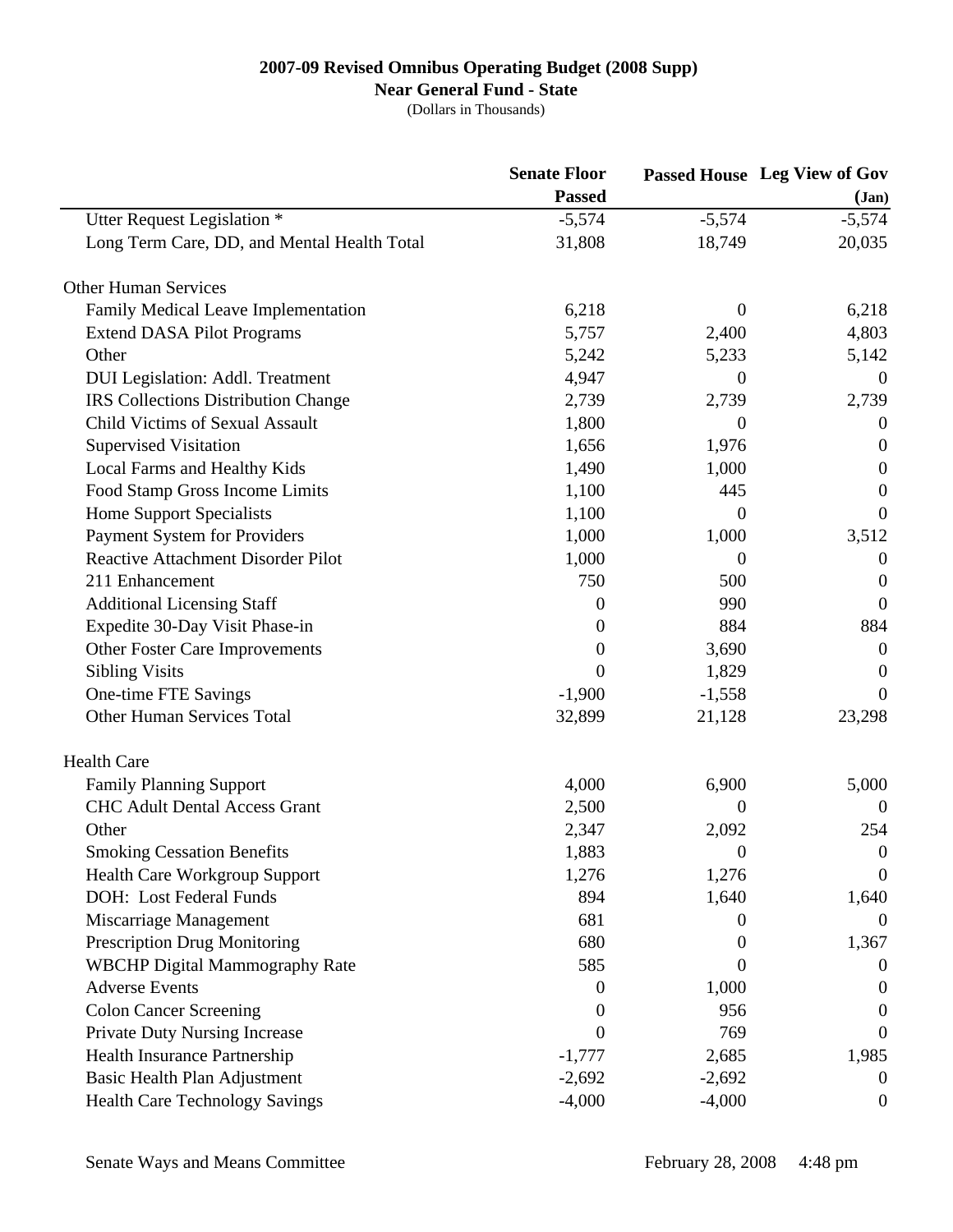# **Near General Fund - State**

|                                              | <b>Senate Floor</b> |                  | <b>Passed House</b> Leg View of Gov<br>$Jan$ |
|----------------------------------------------|---------------------|------------------|----------------------------------------------|
|                                              | <b>Passed</b>       |                  |                                              |
| Lower Health Care Premium Growth             | $-8,605$            | $-6,352$         | $-6,352$                                     |
| <b>Health Care Total</b>                     | $-2,228$            | 4,274            | 3,894                                        |
| <b>Higher Education</b>                      |                     |                  |                                              |
| Other                                        | 3,138               | 2,816            | 922                                          |
| <b>Composite Technology Apprenticeship</b>   | 3,000               | 3,000            | $\theta$                                     |
| <b>Health Care Career Advancement</b>        | 3,000               | 1,000            | 3,000                                        |
| <b>Construction Trade Apprenticeships</b>    | 2,000               | $\boldsymbol{0}$ | $\theta$                                     |
| <b>Child Care Institutional Grants</b>       | 1,000               | 650              | $\overline{0}$                               |
| <b>Community Technology Opportunities</b>    | 1,000               | $\boldsymbol{0}$ | $\boldsymbol{0}$                             |
| Core Computer Systems Study                  | 1,000               | $\boldsymbol{0}$ | $\overline{0}$                               |
| e-Science Institute                          | 1,000               | $\theta$         | $\overline{0}$                               |
| Knowledge Worker Residency Status            | 707                 | $\theta$         | $\boldsymbol{0}$                             |
| <b>Campus Safety Mental Health Counsel</b>   | 472                 | 477              | $\boldsymbol{0}$                             |
| <b>Entrepreneurial Stars Program</b>         | 265                 | $-1,505$         | $\boldsymbol{0}$                             |
| 21st Century Library Resources               | 0                   | 1,500            | $\theta$                                     |
| Campus Safety & Emergency Preparedness       | $\theta$            | $\boldsymbol{0}$ | 2,850                                        |
| <b>COLA</b> Increase                         | 0                   | 3,434            | $\theta$                                     |
| <b>UW North</b>                              | $\Omega$            | 100              | 1,109                                        |
| Job Skills Fund Source Change                | $-2,950$            | $\boldsymbol{0}$ | $\boldsymbol{0}$                             |
| <b>Opportunity Grant Adjustment</b>          | $-5,000$            | $\theta$         | $\theta$                                     |
| <b>Higher Education Total</b>                | 8,632               | 11,472           | 7,881                                        |
| Corrections and Other Criminal Justice       |                     |                  |                                              |
| <b>Treatment Beds for Violators</b>          | 9,845               | 9,845            | 9,845                                        |
| Sex Offender Address Verification            | 5,000               | 5,000            | 5,000                                        |
| Other                                        | 4,185               | 6,399            | 5,676                                        |
| DOC: Supervision & Safety                    | 3,070               | 3,070            | 3,070                                        |
| <b>Comm Transition Coor Networks</b>         | 3,000               | $\boldsymbol{0}$ | $\boldsymbol{0}$                             |
| <b>JRA: Parole Services</b>                  | 2,808               | 2,808            | 2,808                                        |
| <b>DOC: Staff Recruitment</b>                | 2,387               | 1,624            | 2,387                                        |
| <b>Correctional Worker Training</b>          | 1,094               | 994              | 1,094                                        |
| <b>Compensation Increases</b>                | 1,022               | 3,760            | 3,760                                        |
| Criminal Street Gang Initiative              | $\theta$            | 2,380            | $\theta$                                     |
| <b>Offender Reentry</b>                      | 0                   | $-1,300$         | $\overline{0}$                               |
| <b>Comm Corrections Vacancy Savings</b>      | $-2,151$            | $-2,151$         | $\theta$                                     |
| Corrections and Other Criminal Justice Total | 30,260              | 32,429           | 33,640                                       |
| Lawsuits                                     |                     |                  |                                              |
| <b>Shared Living Lawsuit</b>                 | 22,907              | 22,907           | 24,545                                       |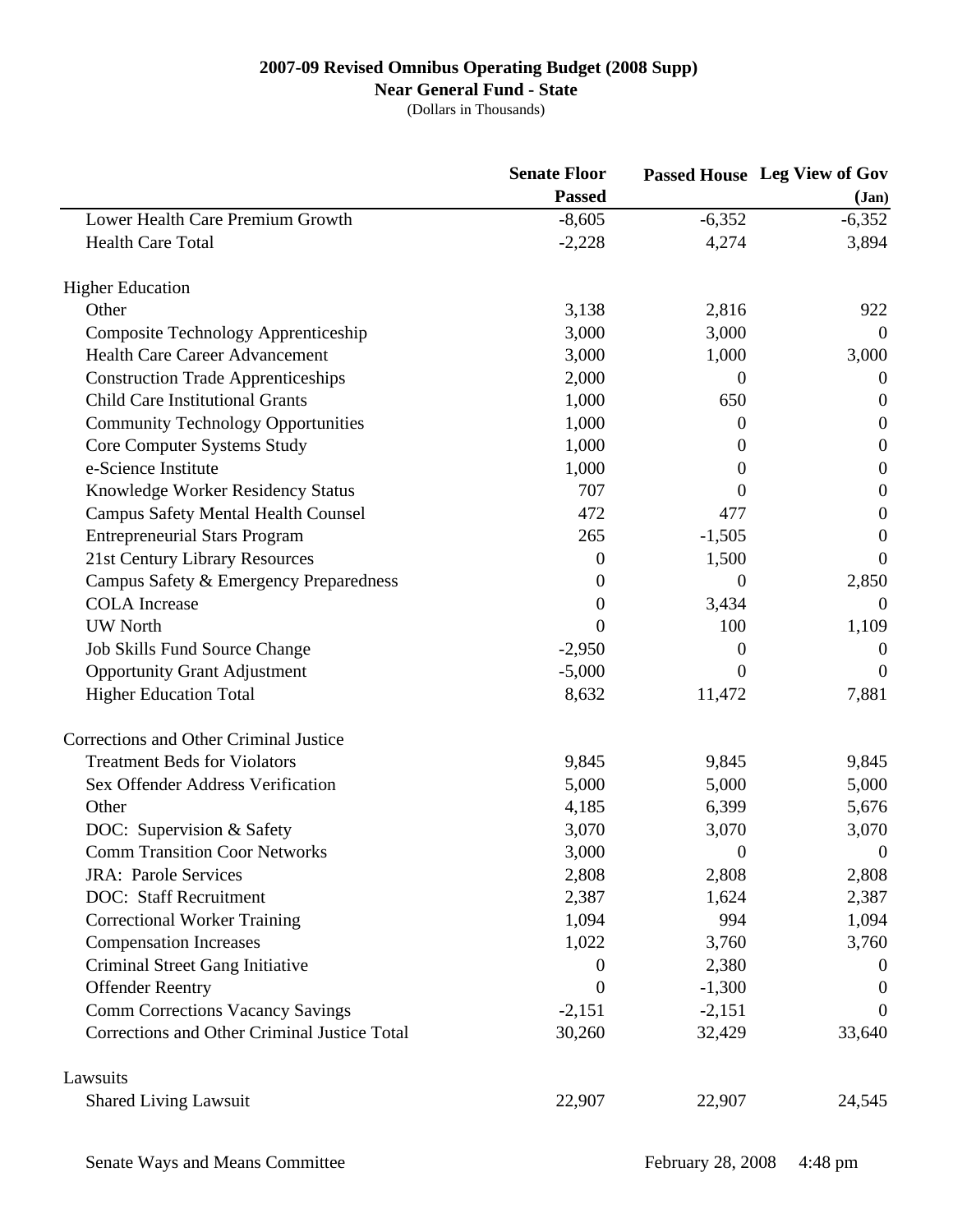# **Near General Fund - State**

|                                            | <b>Senate Floor</b> |                  | Passed House Leg View of Gov<br>$({\bf Jan})$ |
|--------------------------------------------|---------------------|------------------|-----------------------------------------------|
|                                            | <b>Passed</b>       |                  |                                               |
| Other                                      | 2,174               | 2,389            | 2,389                                         |
| <b>Hyatt Lawsuit</b>                       | 1,000               | 1,000            | 1,000                                         |
| Moore, et al v. HCA                        | 1,000               | 1,000            | 1,000                                         |
| <b>Lawsuits Total</b>                      | 27,081              | 27,296           | 28,934                                        |
| <b>Natural Resources</b>                   |                     |                  |                                               |
| Other                                      | 4,329               | 2,515            | 1,317                                         |
| <b>DNR: Emergency Fire Suppression</b>     | 3,707               | 3,707            | 3,739                                         |
| Lake Roosevelt Water Availability          | 2,759               | 609              | 686                                           |
| Climate Change/Green Jobs                  | 1,905               | 1,275            | 1,507                                         |
| Fish & Wildlife                            | 1,339               | 1,593            | 1,653                                         |
| <b>Puget Sound Partnership</b>             | 1,333               | 1,183            | 1,433                                         |
| <b>Water Quality Capital Acct Transfer</b> | $-2,861$            | $-2,875$         | $-2,875$                                      |
| Move Livestock Projects to Capital         | $-4,000$            | $-4,000$         | $-4,000$                                      |
| <b>Natural Resources Total</b>             | 8,511               | 4,007            | 3,460                                         |
| <b>Housing Security</b>                    |                     |                  |                                               |
| Housing                                    | 8,500               | 9,626            | 6,000                                         |
| Property Tax Deferral                      | 5,814               | 5,814            | 5,814                                         |
| Home Buyer Education                       | 1,500               | 1,500            | 1,500                                         |
| Other                                      | 566                 | 100              | $\overline{0}$                                |
| <b>Housing Security Total</b>              | 16,380              | 17,040           | 13,314                                        |
| All Other                                  |                     |                  |                                               |
| PEBB/Federal Audit Determination           | 11,000              | 11,000           | 11,000                                        |
| Other                                      | 10,772              | 9,272            | 5,700                                         |
| <b>DUI Emphasis Patrol Grants</b>          | 4,947               | $\boldsymbol{0}$ | $\theta$                                      |
| Fire Contingency                           | 4,500               | 4,500            | 4,500                                         |
| PEBB System (BAIAS)                        | 4,036               | 12,098           | 26,714                                        |
| SB 6809 Working Families Tax Exempt        | 2,364               | 0                | $\boldsymbol{0}$                              |
| New Americans                              | 1,000               | 0                | $\theta$                                      |
| <b>Parents Representation Program</b>      | 961                 | 500              | 1,281                                         |
| Eastern State Hospital IHIS                | $\theta$            | $-2,340$         | $\overline{0}$                                |
| <b>Online Recruiting Service</b>           | $\theta$            | 0                | 1,672                                         |
| Other: Judicial Items                      | 0                   | 1,368            | 4,078                                         |
| <b>Storm and Flood Damage</b>              | $\theta$            | $\theta$         | 12,000                                        |
| Judicial Information Fund Adj              | $-1,500$            | $\theta$         | $\theta$                                      |
| <b>Administrative Contingency Transfer</b> | $-1,800$            | $\theta$         |                                               |
| <b>Encourage Cleaner Energy</b>            | $-2,000$            | $\theta$         | $\theta$                                      |
| All Other Total                            | 34,280              | 36,398           | 66,945                                        |